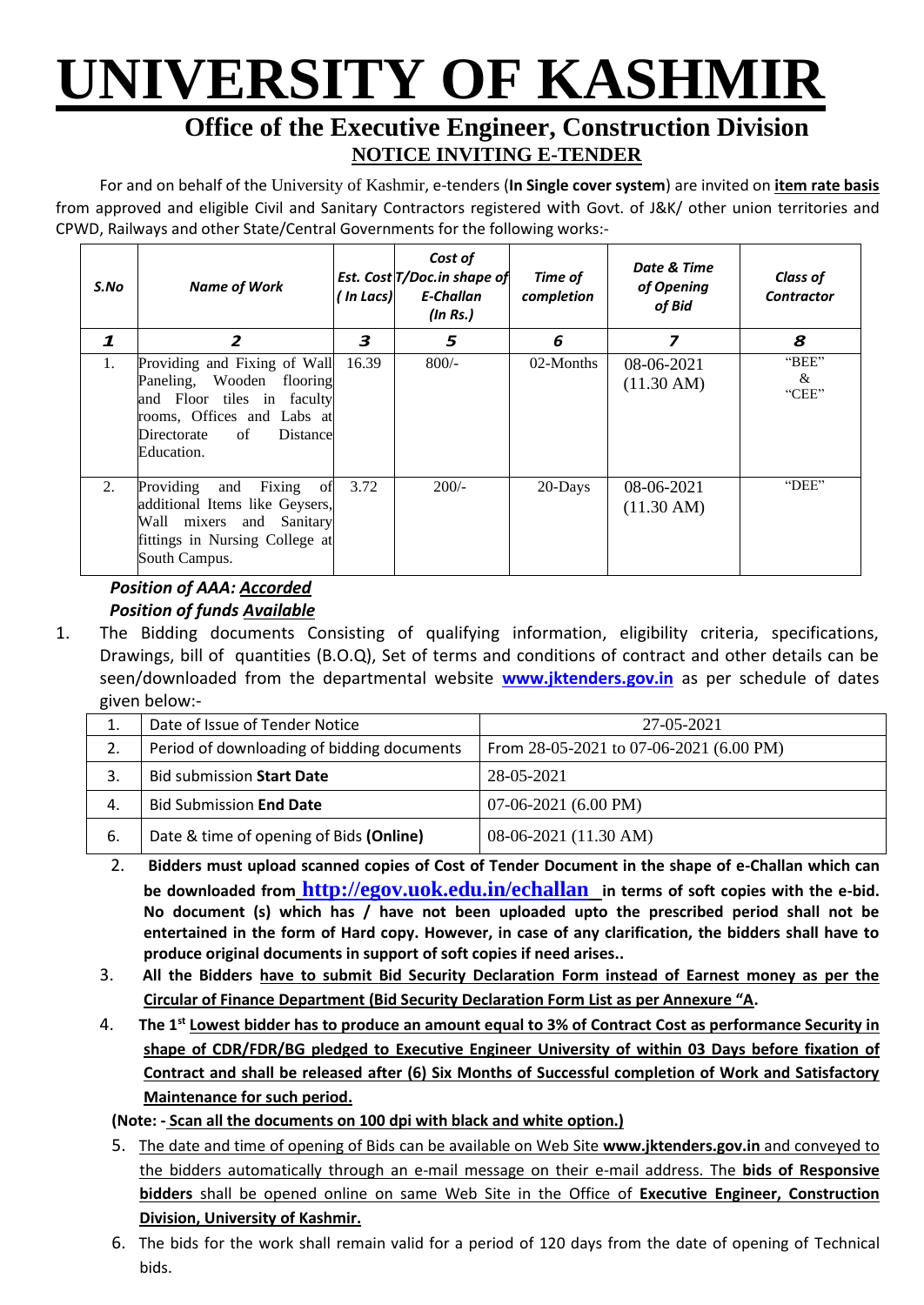#### **The earnest money shall be forfeited, If:-**

- a. Any bidder/ tenderer withdraw his bid/ tender during the period of bid validity or make any modifications in the terms and conditions of the bid.
- b. Failure of Successful bidder to furnish the required performance security within the specified time limit.
- c. Failure of Successful bidder to execute the agreement within 28 days after fixation of contract.
- 7. Instruction to bidders regarding e-tendering process.
- 7.1. Bidders are advised to download bid submission manual from the "Downloads" option as well as from "Bidders Manual Kit" on website [www.jktenders.gov.into](http://www.pmgsytendersjk.gov.into/) acquaint bid submission process.
- 7.2. To participate in bidding process, bidders have to get 'Digital Signature Certificate (DSC)' as per Information Technology Act-2000. Bidders can get digital certificate from any approved Vendor.
- 7.3. The bidders have to submit their bids online in electronic format with digital Signature. No bid will be accepted in physical form.
- 6.4. Bids will be opened online as per time schedule mentioned in Para-1.
- 6.5 The Department will not be responsible for delay in online submission due to any reasons.
- 8. Bidders are advised not to make any change in BOQ (Bill of Quantities) contents. In no case they should attempt to create similar BOQ manually. The BOQ downloaded should be used for filling the item rate inclusive of all taxes and it should be saved with the same name as it contains.
- 9. Price escalation and Taxes:- The unit rates and prices shall be quoted by the bidder entirely in Indian Rupees and the rates quoted shall be deemed to include price escalation and all taxes including CGST and SGST upto completion of the work, unless otherwise specified. Deduction on account of taxes shall be made from the bills of the contractor on gross amount of the bill as per the rates prevailing at the time of recoveryBidders are advised to use "My Documents" area in their user on e-Tendering portal to store such documents as are required.
- 10. In case of any specified project the relevant guidelines / standard bidding document shall be followed.
- 11. Instructions to Bidder (ITB)
- 11.1. All bidders shall upload the following information and documents along with qualification criteria / qualification information with their bids:-
- *a.* Copies of original documents defining constitution/ legal status, place of registration, renewal up to date and principal place of Business.
- 11.2. *Valid GSTIN Registration with latest clearance certificate/Acknowledgement receipt of GST return copy GST-3B and PAN Card.*
- 11.3. The bidder at his own responsibility and risk should visit and examine the site of work and its surroundings before submission of bid.
- 11.4. Non attendance of pre-bid meeting will not be cause of disqualification of the bidder.
- 11.5. All documents relating to the bid shall be in the English Language.
- 12.6. The Bidder shall have to use good quality approved materials at his own cost, no departmental supplies be made by the University
- 12. General Conditions of Contract:-
- 12.1. The date of start of the work shall be reckoned within one week from the date of issuance of LOI/Contract allotment as the case may be.
- 12.2. Penalty for delay in completion:-In case of delay in completion of work beyond stipulated period of completion, penalty of Rs. 2000/- per day but up to maximum of 10% of the total contract shall be imposed.
- 12.3. Time extension:-Suitable time extension shall be granted in case of increase in scope of work and in the event of delay beyond control of contractor to be determined by the department.
- 12.4. Advance Payments:-No mobilization advance/equipment advance shall be paid unless otherwise specified in the SBD.
- 12.5. Secured Advance:-No secured advance is admissible unless otherwise specified.
- 12.6. Retention Money: 10% shall be deducted from each running bill of the successful contractor which shall be released after virtual completion of work in all respects/when recommended.
- 12.7. Schedule of Payment:-The payment schedule shall be fixed after award of contract in favour of successful bidder, on the basis of availability of funds and value of work executed, shall be determined by the Engineer.
- 12.8. Amendment of bidding document:-Before the deadline for submission of bids the employer may modify the bidding documents by issuing Addenda.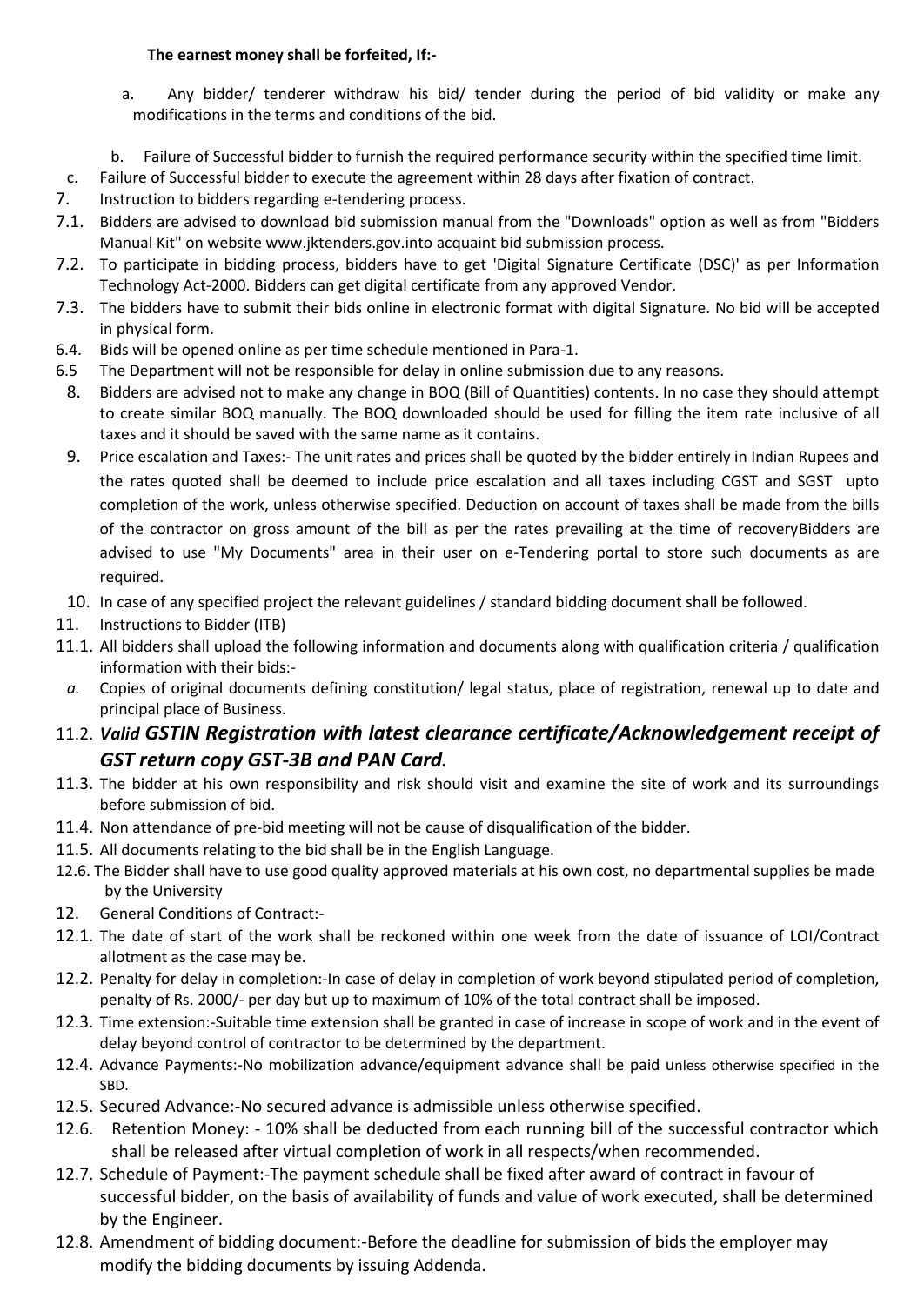12.9. The tender receiving authority reserves the right to accept or reject any tender or all tenders without assigning any reason thereof.

12.10. Restoration of work: - On completion of contract the contractor shall be responsible to remove all un-used material and restore all work in its original position at his own cost.

- 12.11. Traffic regulations:-The contractor is bound to adhere to traffic regulations as is applicable from time to time and ensure arrangements of smooth regulation of traffic during execution of work.
- 12.12. Arbitration:- The arbitration shall be conducted in accordance with the arbitration procedure stated in the J&K conciliation and Arbitration Act No:-xxxv of 1997 issued vide SRO No:-403 vide Notification of J&K Govt., "Law Department" 11th December-1997.
- 12.13. Defective Liability period: The DLP shall be commenced from the date of certified completion of work and period shall be 6 months.
- 12.14. All Key Construction material shall have to be strictly as per prescribed specifications and approval of the Engineer In-charge.

The CDR shall be released after (6) six months from completion of the work and satisfactory maintenance for such period.

- 12.15. Failure on part of the contractor to fulfill his obligations of maintenance schedules shall result in forfeiture of the deposits held for this purpose as well as the CDR for this work.
- 12.16. Safety: The contractor shall be responsible for safety of all activities at site of work.
- 12.17. Discoveries: Anything of historical or other interest or of significant value unexpectedly discovered on the site shall be the property of University.
- 12.18. Tests:-The contractor shall be solely responsible for carrying out the mandatory tests required for the quality control at his own cost (if applicable).
- 12.19. Termination: The employer may terminate the contract if the contractor causes a fundamental breach of the contract.
- 12.20. Fundamental breach of contract will include:
	- **a.** Continuous stoppage of Work for a period of 30 days without authorization of Engineer in-charge.
	- **b.** Contractor is declared bankrupt.
	- **c.** Any evidence of involvement of contractor in corrupt practices.
	- **d.** If the contractor indulges in willful disregard of the quality control measures put in place by the department.
	- **e.** Contractor delays the completion of work beyond stipulated time of completion.
	- **f.** Pursuant to the process of termination of defaulted contract, the employer reserves the right to invite fresh tender for the balance work at the risk and cost of defaulting contractor.
	- **g.** If in case contractor failed to start /complete the work, within the stipulated time period, his CDR/Earnest Money shall be forfeited after termination of the contract. Besides, defaulting contractor shall be debarred from taking works in R&B Department at least for one year.

12.21. Major Labor Laws applicable to establishment engaged in building and other construction Work:-

- a. Workmen compensation act 1923.
- b. Payment of Gratuity Act 1972.
- c. Employees P.F. and Miscellaneous Provision Act 1952.
- d. Maternity Benefits Act 1951.
- e. Contract Labor (Regulation & Abolition) Act 1970.
- f. Minimum Wages Act 1948.
- g. Payment of Wages Act 1936.
- h. Equal remuneration Act 1979.
- i. Payment of bonus Act 1965.
- j. Industrial disputes Act 1947.
- k. Industrial employment standing orders Act 1946.
- l. Trade Union Act 1926.
- m. Child Labor (Prohibition & Regulation) Act 1986.
- n. Inter State Migrant workmen's (Regulation of employment & Conditions of service)Act 1979.
- o. The Building and other Construction workers (Regulation of employment and Condition of service) Act 1996 and the Census Act of 1996.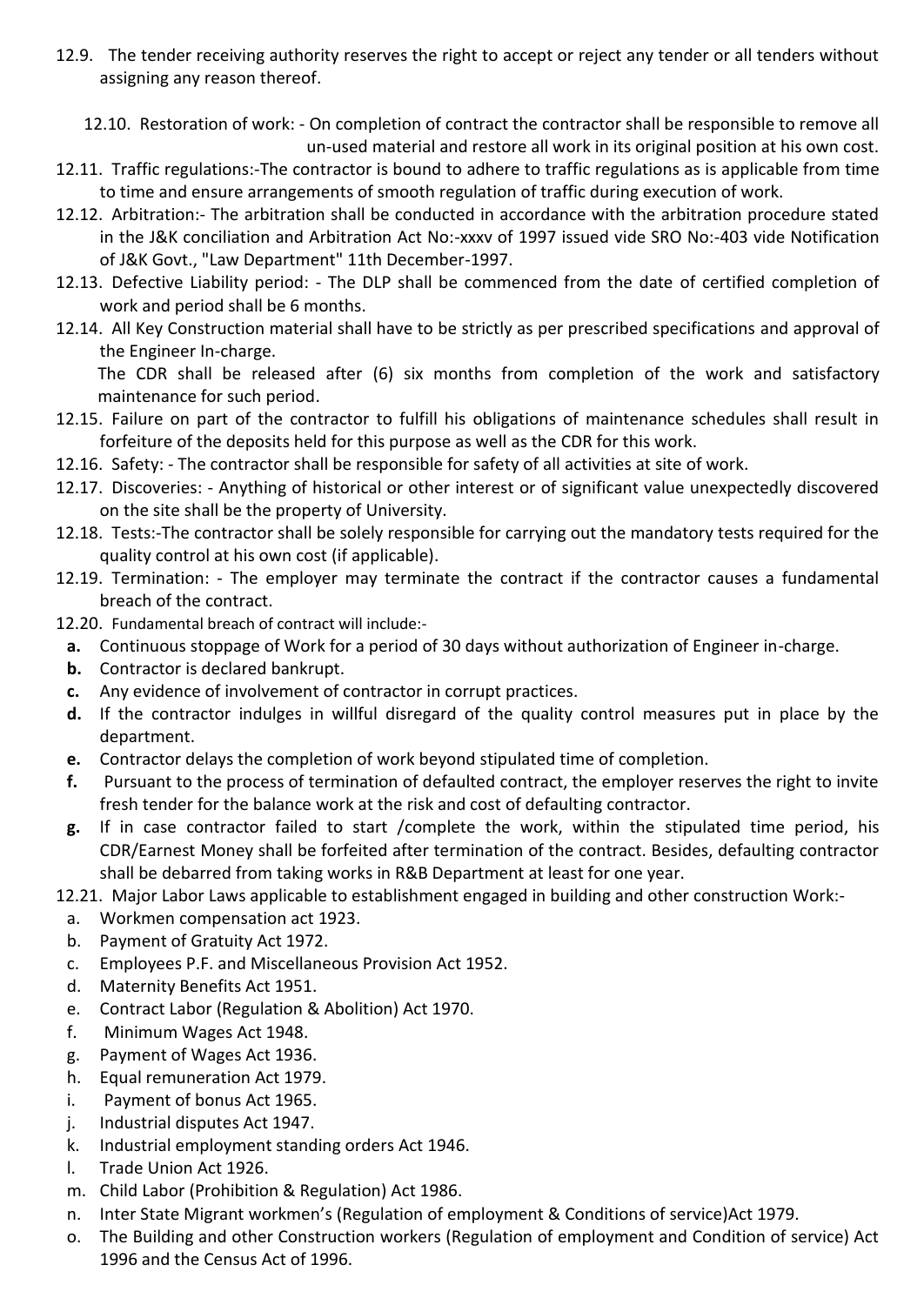- p. Factories Act 1948.
- q. Compliance with Labor Regulation Laws of J&K State.
- 12.22. Specification/Quality Control: -All items of works shall confirm to specifications as per IRC/ MORTH/ NBO/ CPWD/ SSR/ Any other prescribed specifications and quantities may vary ± 10% to the estimated quantities.
- 12.23. Insurance:- Insurance cover to Labor / Machinery / Work / Plant material / Equipment by the contractor shall be mandatory.
- 12.24. Laws Governing the Contract:-The contract shall be governed by Laws of the land.
- 12.25. Court's Jurisdiction:-In case of any disputes/differences between contractor and Department the jurisdiction shall be J&K State.
- 12.26. Time Extension:
	- a. The work is to be completed within the time limit specified in the NIT and the time of completion will also increase / decrease in proportion with additional / deleted quantum of work depending upon the actual quantum of work.
	- b. Request for extension of time shall be made by the contractor in writing not later than fifteen days of happening of the event causing delay. The contractor shall also indicate in such a request the period for which extension is desired.
	- c. Abnormal /bad weather or Serious loss or damage by fire or Civil commotion, strike or lockout (other than among the labour engaged by the contractor) affecting any or the trades employed on the work, or Non availability of departmental stores. Any other cause which in the absolute discretion of the accepting authority is beyond the contractor's desire.
	- d. On contractor's representation based on the grounds as detailed above the time for completion of the work may be extended by a period considered reasonable by the Department.
- e. Extension of time shall be also admissible in the event of temporary suspension of work.
- 13. The tender / bid is liable to rejection if it does not fulfill the requirements as laid down in NIT.
- 14. All other terms conditions are as per PWD Form 25 (Double agreement Form)

Executive Engineer

NIT No: - F (E.Tend) (UCD) KU/ 10/21 DATED: -27 -05-2021.

Copy to the: -

- 1. Director, IT & SS for information .He is requested to upload the main tender notice on the University Web site for wide publicity.
- 2. Deputy/Assistant Registrar (Accounts/Dev) for information.
- 3. P.S. to Registrar for information of the Registrar.
- 4. Head draftsman for information.
- 5. President J&K Constructional Contractors Association, Sheikh Bagh, Srinagar for information.
- 6. Notice board.
- 7. File